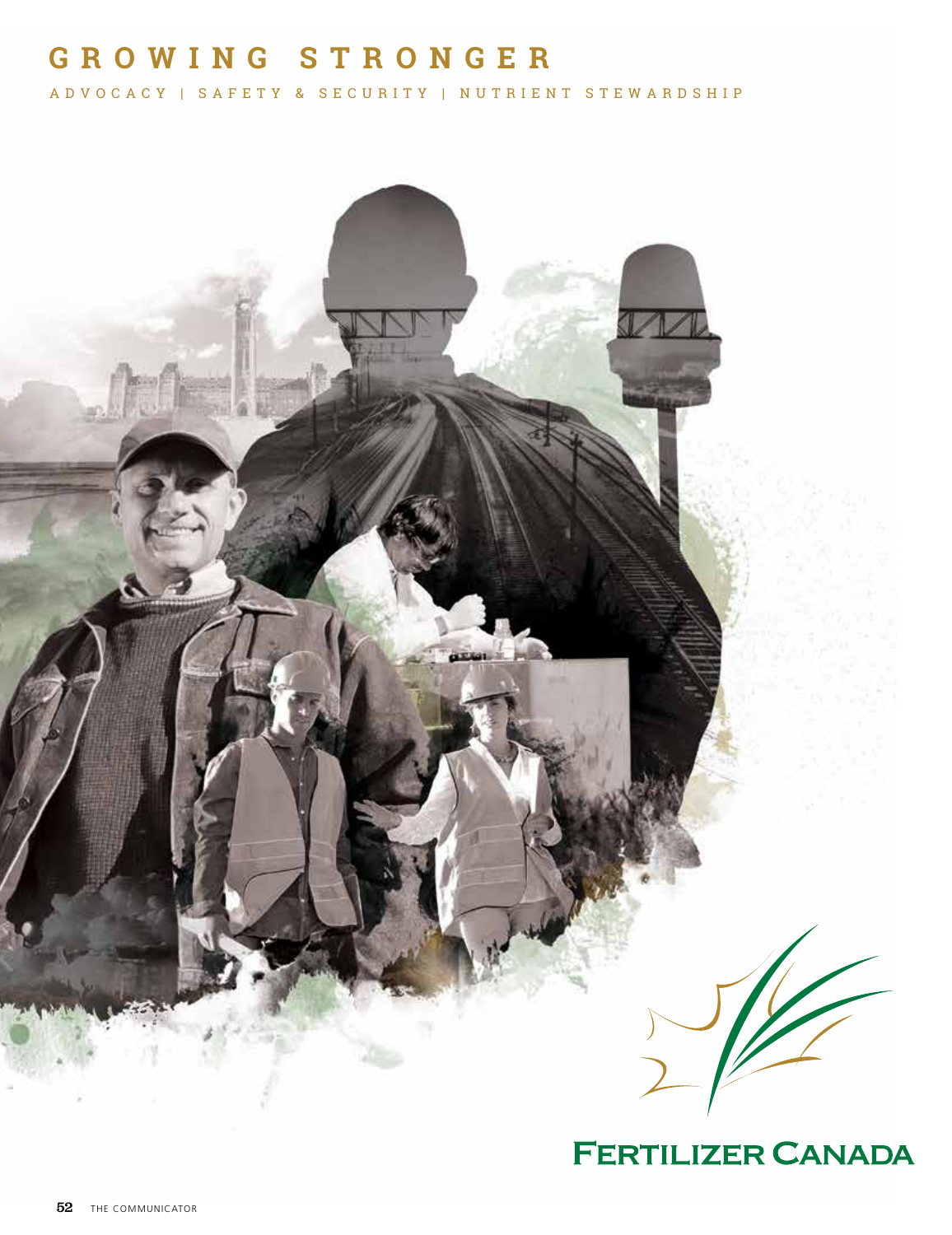# **FITTING THE 4RS INTO NUTRIENT CYCLE STEWARDSHIP**

#### **BY: DR. TOM BRUULSEMA** INTERNATIONAL PLANT NUTRITION INSTITUTE

The farm nutrient cycle is now a central focus of sustainable development discussions. It plays crucial roles in global issues including food security, climate change, biodiversity, and water quality. Thus it is important to understand where 4R Nutrient Stewardship fits into the stewardship of the cycle.

The flow of nutrients through a farm includes inputs from the atmosphere, internal turnover, and outputs in the form of crop removals and losses with soil erosion, in drainage water, and back to the atmosphere. The 4Rs address an important part of that cycle: the application of nutrients to the soil. Agricultural service providers have a large but not total influence on producer decisions regarding the right source, right rate, right time and right place for nutrient application. The 4R concept addresses everything included in those decisions, but implementation requires a context of total system stewardship touching on other important controls of nutrient flows into, within, and from the farm.

It's no surprise that the 4R concept has been widely embraced by agricultural service providers. It is the most appropriate place to start in any effort to reduce nutrient loss. While the 4Rs on their own may not be enough, why put effort into controlling and trapping excess nutrients coming off the edge of the field, before doing what can be done to avoid loss at the point of application? From a grower's perspective, it's the most profitable way to reduce nutrient loss.

The 4Rs address the full decision cycle for choices of source, rate, time and place. Any technology relating these choices to the full farm nutrient cycle can be considered part of 4R Nutrient Stewardship. Enhanced efficiency fertilizers, soil testing, and variable rate application can't be considered technologies separate from the 4Rs. They are included, along with a list of traditional practices like plant analysis and scouting for symptoms, and precision tools like GPS, GIS, yield monitors, sensors, and weather-based computer models.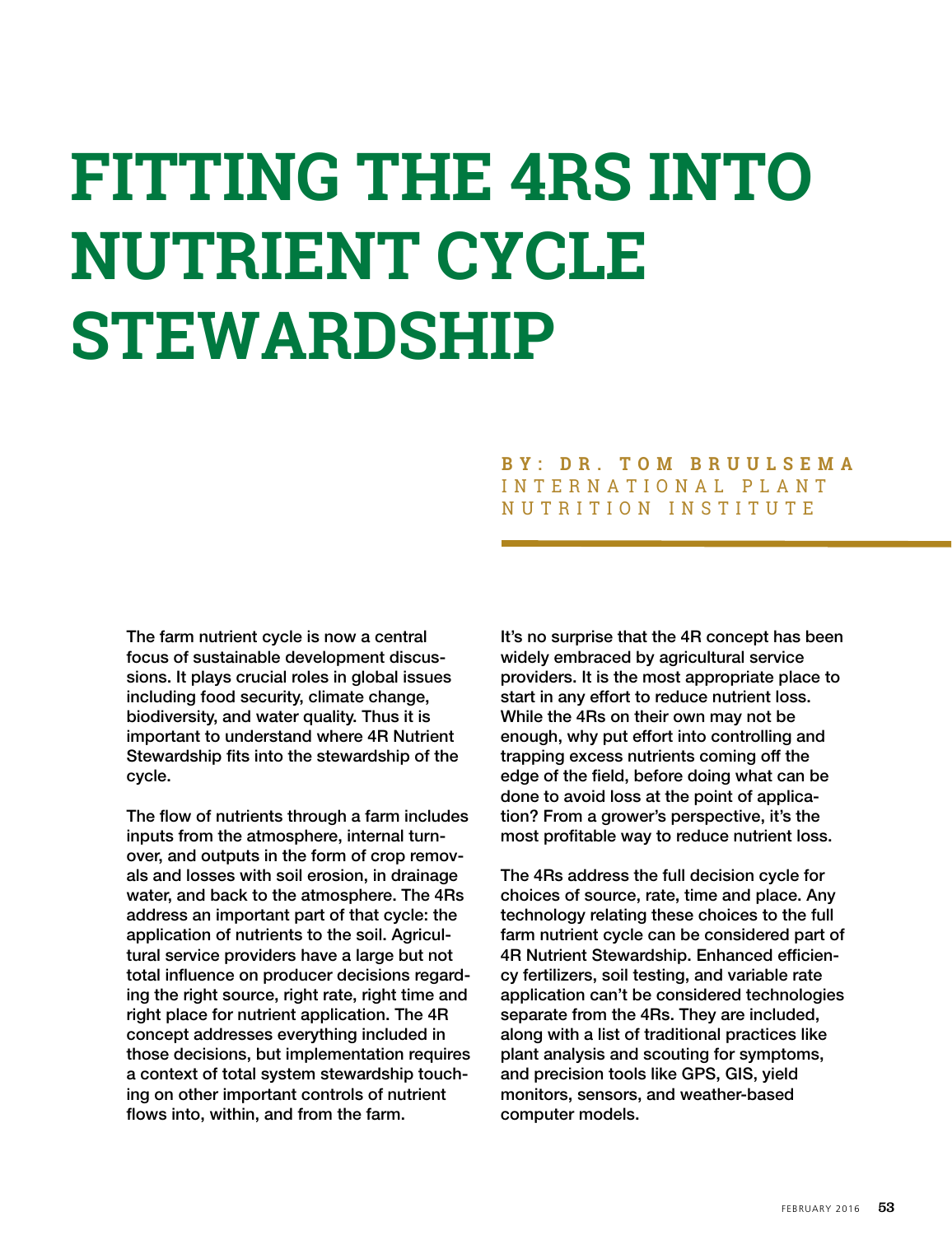

Nevertheless, the agricultural service provider's role in the stewardship of nutrient cycling need not be limited to the 4Rs. Crop, soil and pest management practices interact strongly with 4R choices. Key performance indicators of nutrient stewardship—crop productivity, soil health, and nutrient use efficiency—can be influenced as much by choices of crop genetics, pest control, and conservation tillage as they are by choices of specific 4R combinations. Cover crops and drainage systems also influence the amounts and forms of nutrients lost. Many retailers already provide service relating to these choices.

In many cases, reducing nutrient losses to societally acceptable levels will require going beyond agronomic practices. 'Control and trap' practices beyond the edge of field may be necessary because, face it, to attain the productivity levels demanded for today and tomorrow, crops need nourishment beyond natural levels. Over the past 20 years, service providers have increasingly engaged technologies supporting 4R and beyond. Many already provide seed, pest control products, and

integrated crop and pest management advice. And others are considering ways to go further. Building a business providing services addressed at nutrient losses beyond the edge of the field is challenging, but efforts are being made. Possibilities for making it profitable include environmental credit trading, food industry supply chain sustainability initiatives, and other collaborative actions.

Society increasingly expects agriculture and agri-business to improve its stewardship of the nutrient cycle. Starting with the 4Rs enables agricultural service providers to embrace every opportunity to engage this challenge.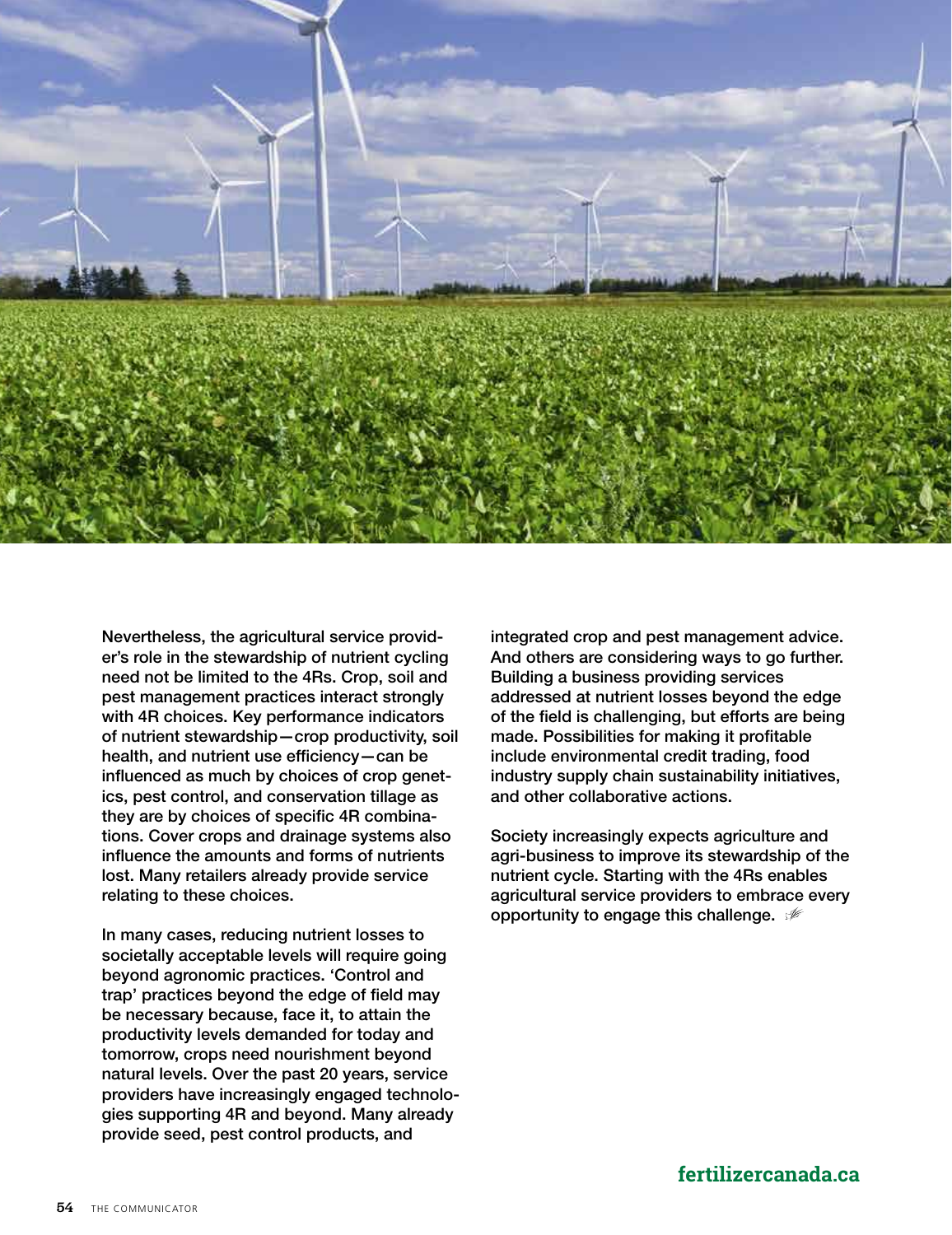

# eLearning

## **eLearning: Nutrient Stewardship**

Adopt sustainable on-farm best management practices.

4R Nutrient Stewardship and the Nitrous Oxide Emissions Reduction Protocol (NERP) help to increase production and profitability on the farm while enhancing environmental protection and improving sustainability. Fertilizer Canada has developed nutrient stewardship eLearning courses to help farmers, agri-retailers, crop advisors and industry professionals adopt fertilizer best management practices. To help ensure your success, Fertilizer Canada's eLearning courses are offered for free online, are easily accessible and provide reliable, versatile information.



#### elearning.fertilizercanada.ca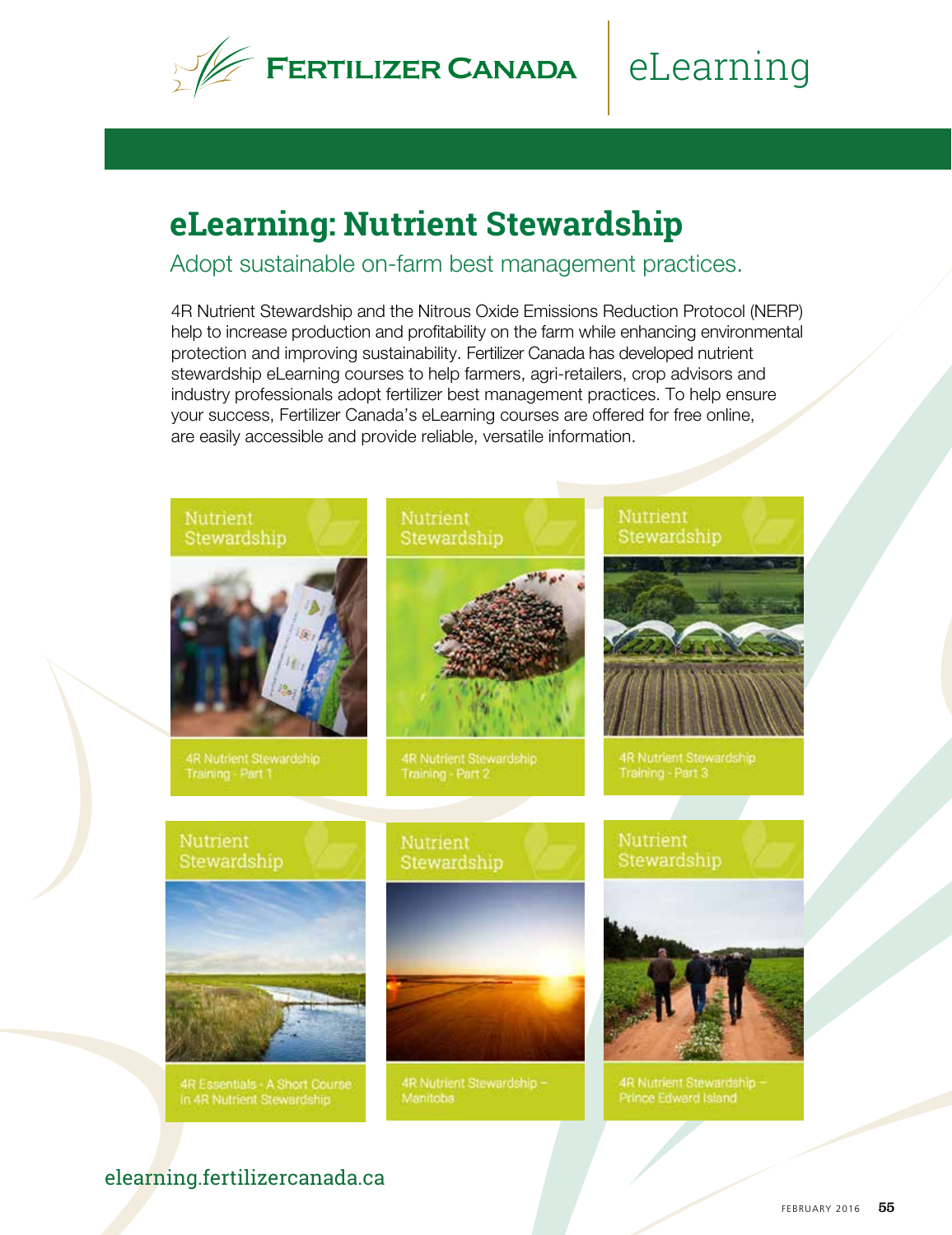## **eLearning: Safety & Security**

Advance safe and secure fertilizer storage, and handling.



Storage and Handling



Fertilizer Canada promotes the safe and secure manufacturing. handling, storage, transportation, and application of commercial fertilizers. The Canadian fertilizer industry is widely viewed as a world leader in fertilizer safety,with industryleading, world-class Codes of Practice.

Fertilizer Canada's eLearning courses provide the necessary tools to maintain critical standards and procedures knowledge to ensure safety and security across the industry. Fertilizer Canada's eLearning courses are offered at no cost online, providing industry professionals reliable, versatile information.

## **eLearning: Reducing Greenhouse Gas**

Improve environmentally responsible use of fertilizer.